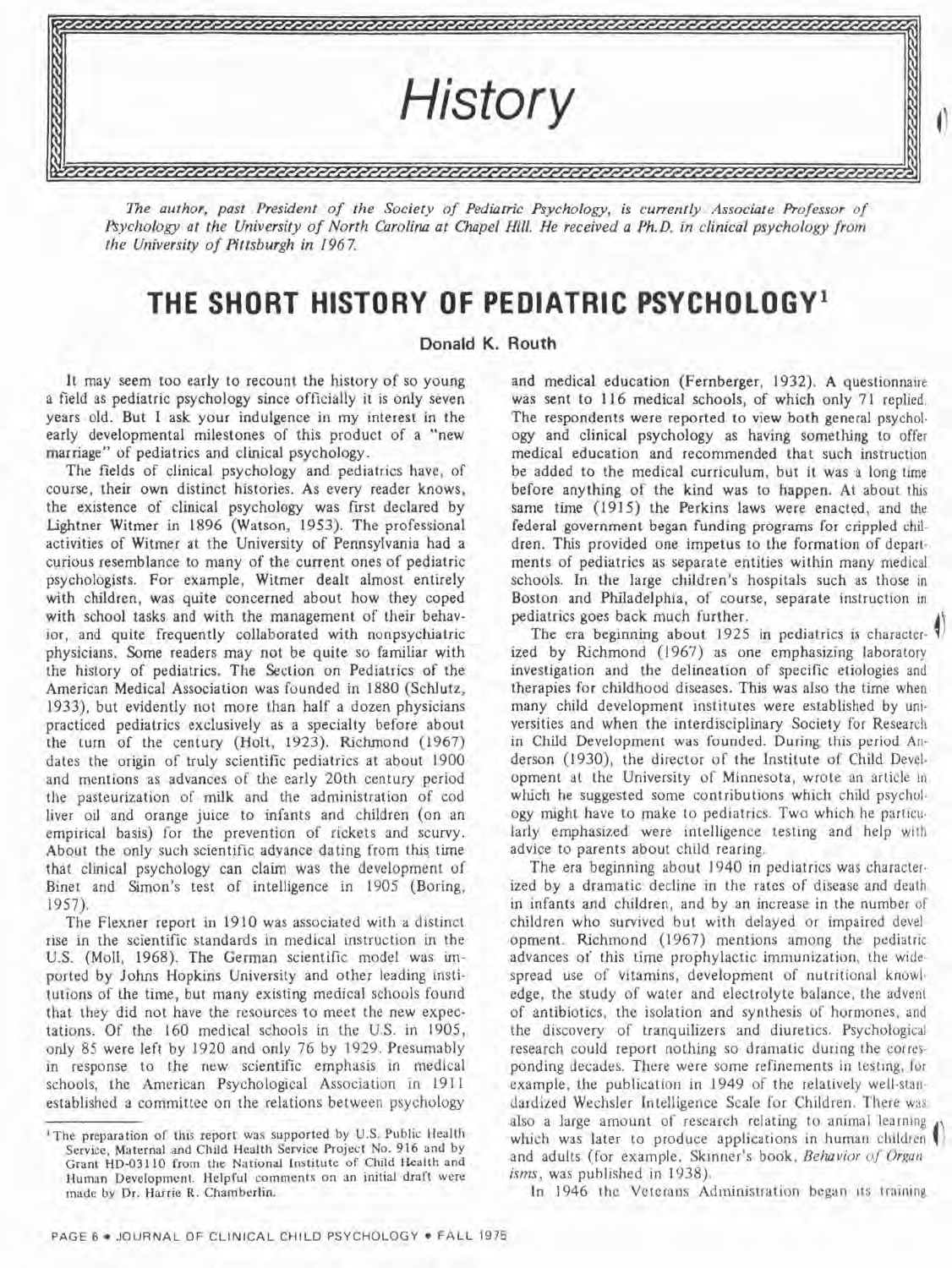program in clinical psychology with funding that went beyond anything previously available. This was of great importance in establishing clinical psychology as a profession but did have the unfortunate side effect of directing it away from its historic focus on children. In 1947 the National Institute of Mental Health established training grants in clinical psychology. In 1949 the Boulder Conference on training in clinical psychology was held, establishing the scientistprofessional model as the conventional one for training in clinical psychology for many years to come. During the post-war period, an increasing number of psychologists began to be employed in medical schools in various capacities. The 1951-52 survey by Mensh (1953) indicated that 143 psychologists were employed in medical schools in the U.S.; indeed 80 percent of the schools surveyed employed psychologists. Mensh did not mention in this survey whether any of these psychologists were employed in departments of pediatrics, but from later information it can be presumed that most were associated with departments of psychiatry.

Fortunately for the ultimate development of pediatric psychology, post-war federal funds for training in psychology were not all directed toward the needs of adults. In the mid-1950s a doctoral program in the psychology of mental retardation was funded by the National Institute of Mental Health at George Peabody College. It is probably no coincidence that two of the seven presidents of the Society of Pediatric Psychology and the current editor of its Newsletter have Peabody degrees in psychology.

By 1960 pediatrics in the U.S. had entered a new era. There was a general leveling off of the gains in the battle against infant and child mortality and morbidity. With the general shift of the population from small towns to urban and suburban areas, the pediatrician was called upon more and more to give childrearing advice previously available from aunts, grandmothers, and close neighbors. The popular books of Gesell and Spock also contributed to the professionalization of advice about child rearing. Responding to these new demands being made on the pediatrician, Wilson (1964) in a presidential address to the American Pediatric Society asked the question, "Who is to attend to the common emotional or behavioral problems of children?" Wilson thought that psychologists were part of the answer. He went on to say:

I feel very strongly that one of the things I would do if I could control the practice of pediatrics would be to encourage groups of pediatricians to employ their own clinical psychologists.. . . Such an approach, it seems to me, is the only practical step to aid us in solving many of the problems in childhood and adolescence . . . (p. 988)

U.S. government policies were sensitive to these new developments. In 1962 came the founding of the National Institute of Child Health and Human Development, which has subsequently supported much medical and psychological research related to child development and some professional training in pediatric psychology. In 1963 federal legislation was passed establishing the network of University Affiliated Facilities for clinical training in professional fields related to developmental disorders (Routh, 1973). It has been estimated that whereas in the 1940s the average department of pediatrics in a medical school had little more than three full time *pediatricians* (Wilson, 1964), a survey in 1960 showed that there were now 40 psychologists working in departments of pediatrics in the 84 medical schools in the U.S. (Buck, 1961).

In 1965 Kagan wrote an article heralding a "new marriage" between pediatrics and psychology. Like Anderson (1930) before him, Kagan (1965) was mainly concerned with contributions that developmental psychology might make to pediatrics, particularly in the early detection and treatment of developmental and behavioral problems. However, unlike Anderson's article, the one written by Kagan struck a responsive chord among professional clinical psychologists. Writers since that time (including the present one) have been unable to resist the aptness of Kagan's metaphor of a "new marriage."

Clinical psychologists, of course, had long worked together with pediatricians, especially in the large, urban children's hospitals. Many clinical psychology trainees had completed practicums or internships in such settings, but none of this had ever been formally identified as "pediatric psychology." In 1966, perhaps somewhat prematurely, the first formal graduate program to train "pediatric psychologists" was begun by the Departments of Pediatrics and Psychology at the University of Iowa (Routh, 1969), with funding from the National Institute of Child Health and Human Development. The grant request for this program had been initiated by psychologist Leonard Eron and pediatrician Gerald Solomons. This program attempted to train scientist-professionals within the context of a clinical psychology program, using the resources of a Child Development Clinic and other pediatric facilities and those of the Institute of Child Behavior and Development at Iowa. During the five years of the program approximately 10 graduate fellows received training, some of whom are indeed clearly identifiable as pediatric psychologists since their graduation.

Also in 1966 informal discussions were begun among a group of clinical child psychologists at the meetings of the American Psychological Association on the need for formation of some kind of interest group in pediatric psychology. The year 1967 was a landmark for pediatric psychology. In that year Logan Wright's article, "Pediatric Psychology: A Role Model," appeared in the American *Psychologisr.* Judging by its frequent citation in the subsequent literature, this article has probably been the most influential one in conceptualizing pediatric psychology as a professional field. Wright (1967) defined a pediatric psychologist as ". . . any psychologist who finds himself dealing primarily with children in a medical setting which is nonpsychiatric in nature" (p. 323). In discussing the training of such a professional, Wright stated, "Ideally the pediatric psychologist is a person who is competently trained in both child development and in the child clinical area" (p. 323). Wright also suggested that ". . . some formal organization such as a special interest group [within A.P.A.] would seem to be in order. A newsletter would be invaluable" (p. 324). Another frequently cited article appearing in that year was that of Smith, Rorne, and Freedheim (1967) describing the role of the psychologist in the private pediatric office.

At the A.P.A. meetings in 1967 George Albee, then president of the Division of Clinical Psychology, suggested that note be made of the expansion of psychology within pediatric settings. The outgoing and incoming presidents of the Section on Clinical Child Psychology then appointed a Committee on Pediatric Psychology consisting of Logan Wright (chairman), Dorothea Ross, and Lee Salk. In 1968 this committee sent letters to the chairmen of pediatrics departments in all medical schools in the U.S., asking for the names of any psychologists associated with the departments. Over 250 names were turned up. The formation of the interest group,